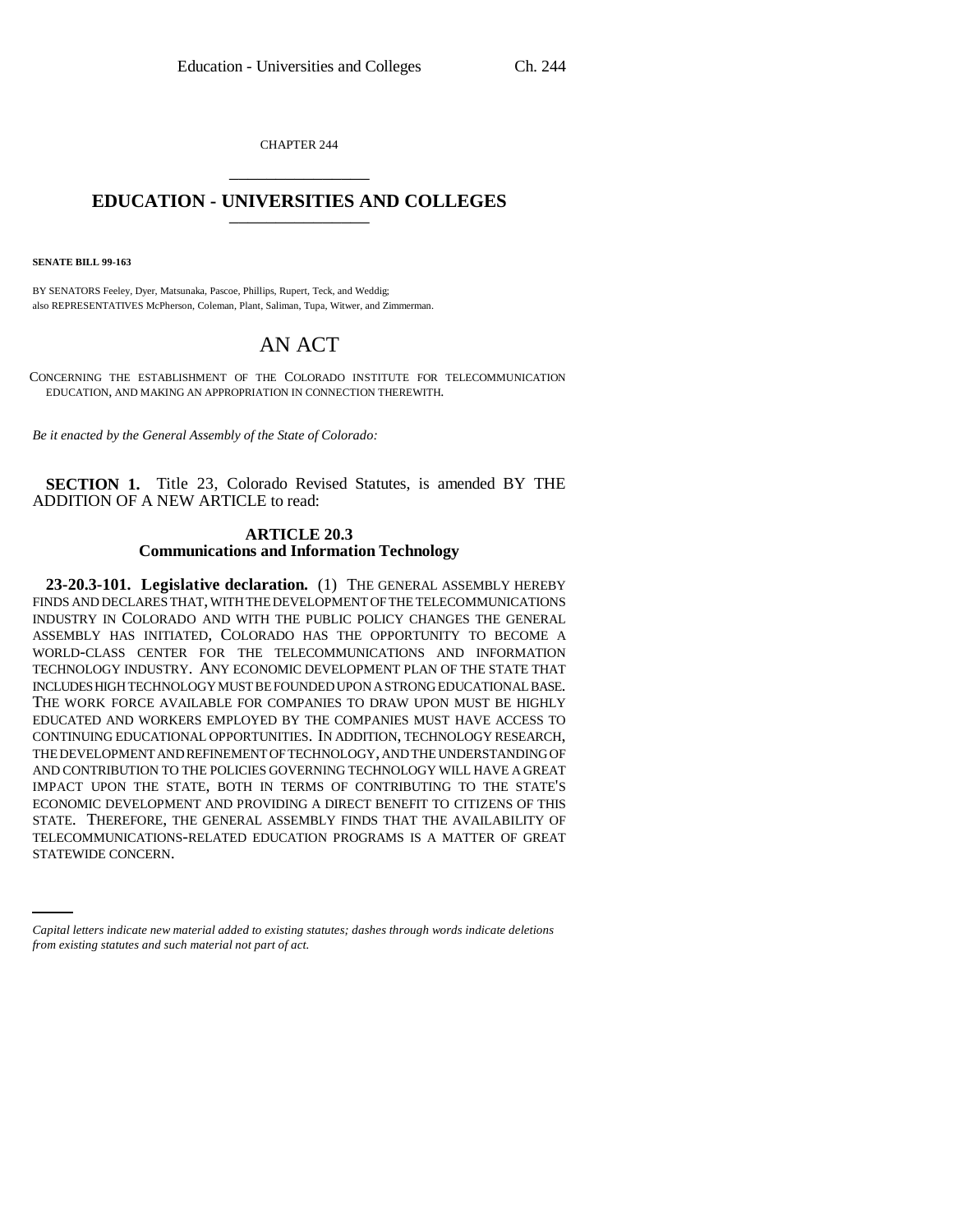(2) THE GENERAL ASSEMBLY FURTHER FINDS AND DECLARES THAT CURRENT HIGHER EDUCATION PROGRAMS WITHIN THE STATE CAN SERVE AS THE CORE OF A MORE COMPREHENSIVE TELECOMMUNICATIONS EDUCATIONAL PROGRAM THAT PROVIDES SKILLS, TRAINING, CERTIFICATION, AND SHORT COURSES, AS WELL AS DEGREE-BASED LEARNING OPPORTUNITIES FOR TRADITIONAL AND NONTRADITIONAL STUDENT MARKETS. MOREOVER, THE INTEGRATION OF SOUND PEDAGOGICAL APPROACHES WITH CONTEMPORARY TECHNOLOGY HOLDS THE PROMISE OF TRANSFORMING THE WAY STUDENTS ARE TAUGHT AND LEARN, BOTH WITHIN THE CONTEXT OF A TRADITIONAL HIGHER EDUCATION EXPERIENCE AND IN THE LIFE-LONG LEARNING WHICH IS BECOMING A PREREQUISITE OF AN INCREASINGLY TECHNOLOGICAL SOCIETY.

(3) THE GENERAL ASSEMBLY INTENDS THAT PROGRAM DELIVERY BE BASED ON THE MOST MODERN TECHNOLOGIES, INCLUDING VIDEO, ON-LINE, AND CD-ROMS, USING THE INTERNET, SATELLITES, AND OTHER FORMS OF COMMUNICATIONS SYSTEMS.

**23-20.3-102. Institute established.** (1) THERE IS HEREBY ESTABLISHED AT THE UNIVERSITY OF COLORADO AN AUXILIARY UNIT TO BE KNOWN AS THE COLORADO INSTITUTE FOR TELECOMMUNICATION EDUCATION, REFERRED TO IN THIS ARTICLE AS THE "INSTITUTE". THE INSTITUTE SHALL PROMOTE, SUPPORT, ENHANCE, AND PROVIDE INTERDISCIPLINARY EDUCATION THAT RELATES TO TELECOMMUNICATIONS AND INFORMATION TECHNOLOGY, INCLUDING INTERDISCIPLINARY CURRICULUM DEVELOPMENT AMONG PARTICIPATING PUBLIC AND PRIVATE PROVIDERS OF HIGHER EDUCATION IN THE STATE. ALTHOUGH LOCATED AT THE UNIVERSITY OF COLORADO, THE INSTITUTE SHALL DEVELOP OPERATIONAL PARTNERSHIPS WITH INDUSTRY AND OTHER HIGHER EDUCATION PROVIDERS IN THE STATE.

(2) AT A MINIMUM, THE INSTITUTE SHALL:

(a) OPERATE AS AN INTERFACE BETWEEN HIGHER EDUCATION INSTITUTIONS IN THE STATE AND EDUCATIONAL MARKETS CONNECTED WITH THE TELECOMMUNICATION AND INFORMATION TECHNOLOGY BUSINESSES AND INDUSTRY IN THE STATE;

(b) PROVIDE AN EDUCATIONAL BROKERAGE SERVICE FOR STUDENT MARKETS; AND

(c) SUPPORT DELIVERY SYSTEMS FOR DISTANCE EDUCATION PROGRAMS.

(3) IN CONJUNCTION WITH THE INSTITUTE, OTHER HIGHER EDUCATION PARTNERS MAY:

(a) SUBJECT TO THE APPROVAL OF THE COLORADO COMMISSION ON HIGHER EDUCATION, DEVELOP, PROVIDE, AND DELIVER EDUCATIONAL PROGRAMS, INCLUDING SPECIALIZED EDUCATION THAT PROVIDES SKILLS AND TRAINING, SHORT COURSES, AND CERTIFICATE AS WELL AS BACCALAUREATE AND PROFESSIONAL POST-GRADUATE PROGRAMS;

(b) PROVIDE GREATER EMPHASIS ON SCHOOL-TO-WORK TRANSITIONS INCLUDING CAREER COUNSELING; AND

(c) IDENTIFY DESIRABLE EDUCATIONAL OUTCOMES THAT PROMOTE STUDENT PERFORMANCE IN THE WORK PLACE.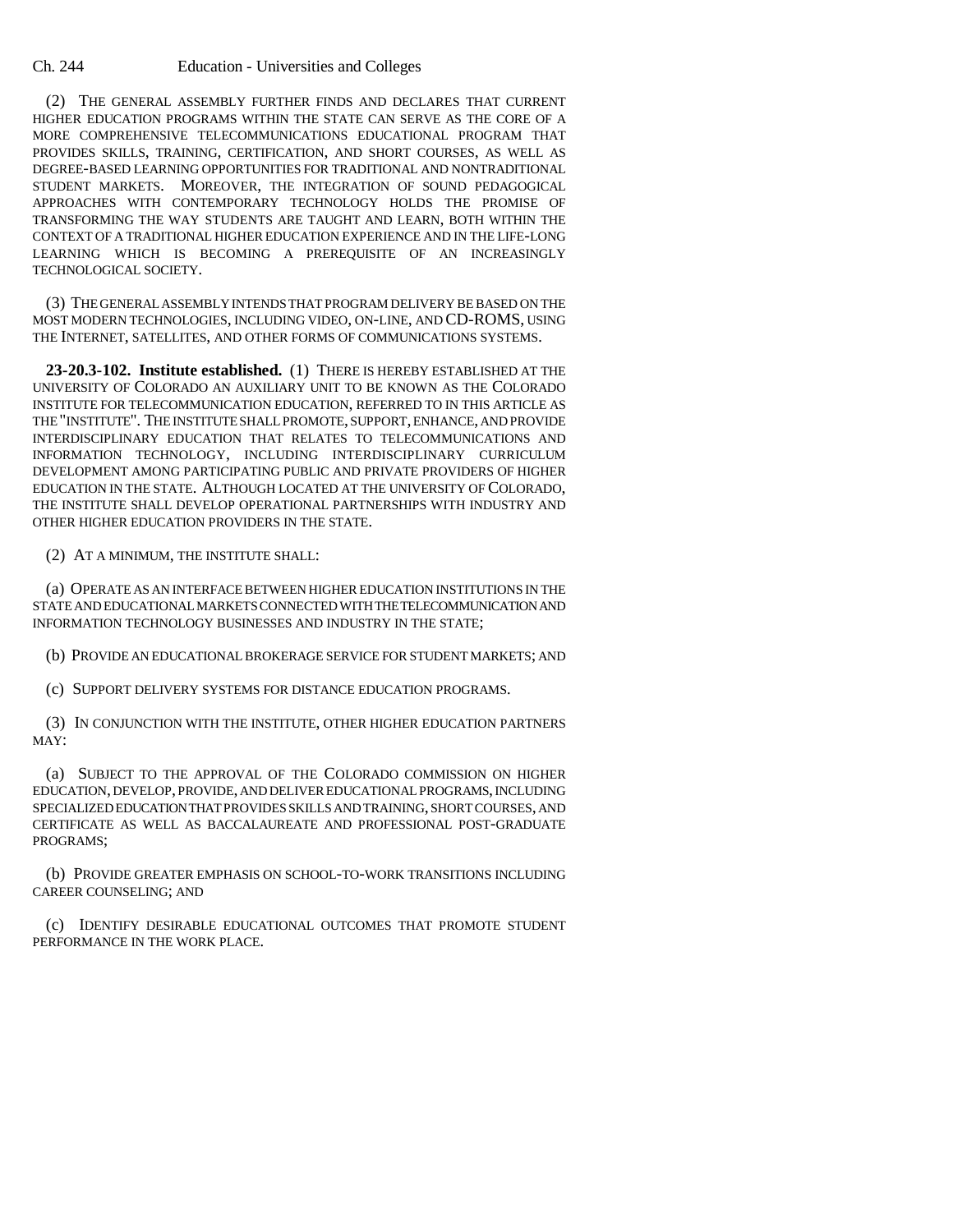(4) INDUSTRY AND REPRESENTATIVES OF THE BUSINESS SECTOR, AS PARTNERS OF THE INSTITUTE MAY:

(a) ARTICULATE EDUCATIONAL NEEDS OF EMPLOYEES AND ESTABLISH MARKET DEMAND FOR THE EDUCATIONAL SERVICES OF THE INSTITUTE AND ITS HIGHER EDUCATION PARTNERS;

(b) MARKET HIGHER EDUCATION TELECOMMUNICATIONS PROGRAMS TO POTENTIAL STUDENTS;

(c) PROVIDE INTERNSHIPS TO POTENTIAL EMPLOYEES ENROLLED IN TELECOMMUNICATIONS PROGRAMS FOSTERED BY THE INSTITUTE;

(d) GUARANTEE JOBS TO STUDENTS WHO SUCCESSFULLY COMPLETE PROGRAMS;

(e) PROVIDE PERSONNEL QUALIFIED TO TEACH COURSES AND DEVELOP PROGRAMS; AND

(f) PROVIDE RESOURCES THAT FACILITATE THE INSTITUTE'S OBJECTIVES.

**23-20.3-103. Administration.** AN EXECUTIVE DIRECTOR OF THE INSTITUTE SHALL BE APPOINTED BY THE PRESIDENT OF THE UNIVERSITY OF COLORADO WITH THE CONCURRENCE OF THE REGENTS OF THE UNIVERSITY OF COLORADO AND SHALL REPORT TO THE PRESIDENT OF THE UNIVERSITY OF COLORADO. PROGRAMS AND POLICIES OF THE INSTITUTE SHALL COMPLY WITH THE LAWS ENACTED BY THE BOARD OF REGENTS OF THE UNIVERSITY OF COLORADO PURSUANT TO SECTION 23-20-112, STATE STATUTES, AND RULES OF THE COLORADO COMMISSION ON HIGHER EDUCATION.

**23-20.3-104. Advisory board.** (1) AN ADVISORY BOARD IS HEREBY CREATED THAT WILL PLAY A SIGNIFICANT ROLE IN THE ESTABLISHMENT OF POLICIES AND DIRECTION FOR THE INSTITUTE INCLUDING, BUT NOT LIMITED TO, CREATING:

(a) DEFINABLE GOALS OF STATEWIDE INTEREST FOR THE INSTITUTE;

(b) METHODS OF ACCOUNTABILITY TO MEASURE PROGRESS AT THE INSTITUTE;

(c) LINKAGES FOR THE INSTITUTE TO EXTERNAL CONSTITUENCIES, INCLUDING BUSINESSES AND INDUSTRIES IN THE STATE AND FEDERAL AND STATE AGENCIES;

(d) ONGOING DEVELOPMENT ACTIVITIES TO ENSURE THE AVAILABILITY OF SUFFICIENT FISCAL AND CAPITAL RESOURCES FOR APPROPRIATE GROWTH FOR THE INSTITUTE; AND

(2) THE ADVISORY BOARD SHALL DELIVER AN ANNUAL REPORT TO THE RESPECTIVE GOVERNING BOARDS AND THE COLORADO COMMISSION ON HIGHER EDUCATION.

(3) THE ADVISORY BOARD SHALL CONSIST OF:

(a) THE PRESIDENT OF THE UNIVERSITY OF COLORADO, WHO SHALL BE THE CHAIRPERSON OF THE ADVISORY BOARD;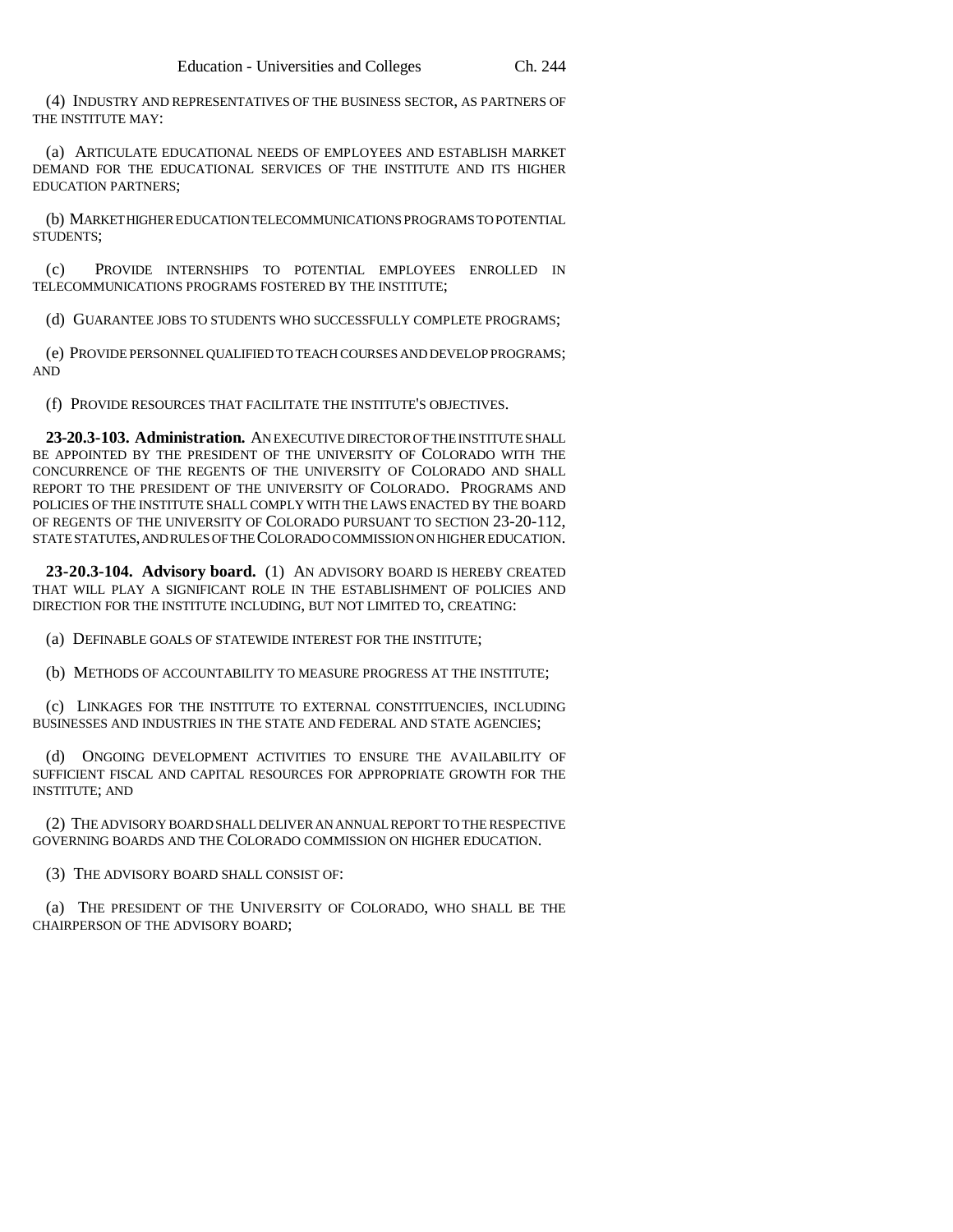(b) A REPRESENTATIVE APPOINTED FROM EACH OF THE HIGHER EDUCATION PARTNERS CHOOSING TO PARTICIPATE IN THE INSTITUTE; AND

(c) A REPRESENTATIVE APPOINTED FROM EACH OF THE BUSINESSES AND INDUSTRIES CHOOSING TO PARTICIPATE IN THE INSTITUTE.

(4) THE ADVISORY BOARD MAY APPOINT AN EXECUTIVE COMMITTEE COMPOSED OF THE CHAIRPERSON OF THE ADVISORY BOARD, THREE REPRESENTATIVES FROM BUSINESS AND INDUSTRY, FOUR FROM HIGHER EDUCATION PROVIDERS, AND THE EXECUTIVE DIRECTOR OF THE DEPARTMENT OF HIGHER EDUCATION OR HIS OR HER DESIGNEE. THE EXECUTIVE COMMITTEE SHALL BE DIRECTED BY THE CHAIRPERSON OF THE ADVISORY BOARD AND IS RESPONSIBLE FOR RECOMMENDING POLICIES TO THE FULL ADVISORY BOARD FOR ITS CONSIDERATION.

**23-20.3-105. Prospective curricula and development plans to be submitted.** ON OR BEFORE JANUARY 1, 2000, THE EXECUTIVE DIRECTOR OF THE INSTITUTE, WORKING IN COOPERATION WITH THE ADVISORY BOARD, SHALL DEVELOP A PLAN THAT INCLUDES A DESCRIPTION OF THE EDUCATIONAL PROGRAMS TO BE PROVIDED AND DELIVERED BY THE INSTITUTE, THE MARKETS TO BE SERVED BY INSTITUTE PROGRAMS, AND REVENUE GENERATION, CAPITAL COSTS, AND ESTIMATED OPERATING EXPENSE FOR THE INSTITUTE FOR A PERIOD OF AT LEAST FIVE YEARS AFTER ADOPTION OF THE PLAN. THE PLAN SHALL BE SUBMITTED TO THE BOARD OF REGENTS OF THE UNIVERSITY OF COLORADO AND TO THE COLORADO COMMISSION ON HIGHER EDUCATION FOR CONCURRENCE.

**23-20.3-106. Policies and procedures.** (1) THE EXECUTIVE DIRECTOR OF THE INSTITUTE, IN COOPERATION WITH THE ADVISORY BOARD, SHALL ADOPT POLICIES AND PROCEDURES FOR THE OPERATION OF THE INSTITUTE INCLUDING, BUT NOT LIMITED TO, THE FOLLOWING:

(a) TUITION TO BE CHARGED TO STUDENTS ENROLLED AT THE INSTITUTE CONSISTENT WITH THE POLICIES OF THE REGENTS OF THE UNIVERSITY OF COLORADO AND THE COLORADO COMMISSION ON HIGHER EDUCATION;

(b) ARRANGEMENTS WITH PARTICIPATING HIGHER EDUCATION PARTNERS TO ENSURE THAT STUDENTS RECEIVE CREDIT FOR COURSES TAKEN; AND

(c) ARRANGEMENTS FOR THE USE OF TECHNOLOGY TO DISTRIBUTE PROGRAMS AMONG THE PARTICIPATING PROVIDERS OF HIGHER EDUCATION AND TO LOCATIONS CONVENIENT TO THE BUSINESS AND STUDENT MARKETS.

**SECTION 2. Appropriation.** (1) In addition to any other appropriation, there is hereby appropriated, to the regents of the university of Colorado, for the fiscal year beginning July 1, 1999, the sum of three hundred fifty-four thousand dollars (\$354,000) and 4.0 FTE, or so much thereof as may be necessary, for the implementation of this act. Said sum shall be from cash funds exempt received by the university of Colorado from gifts, grants, and donations.

(2) No new direct general fund moneys shall be used to implement the provisions of this act.